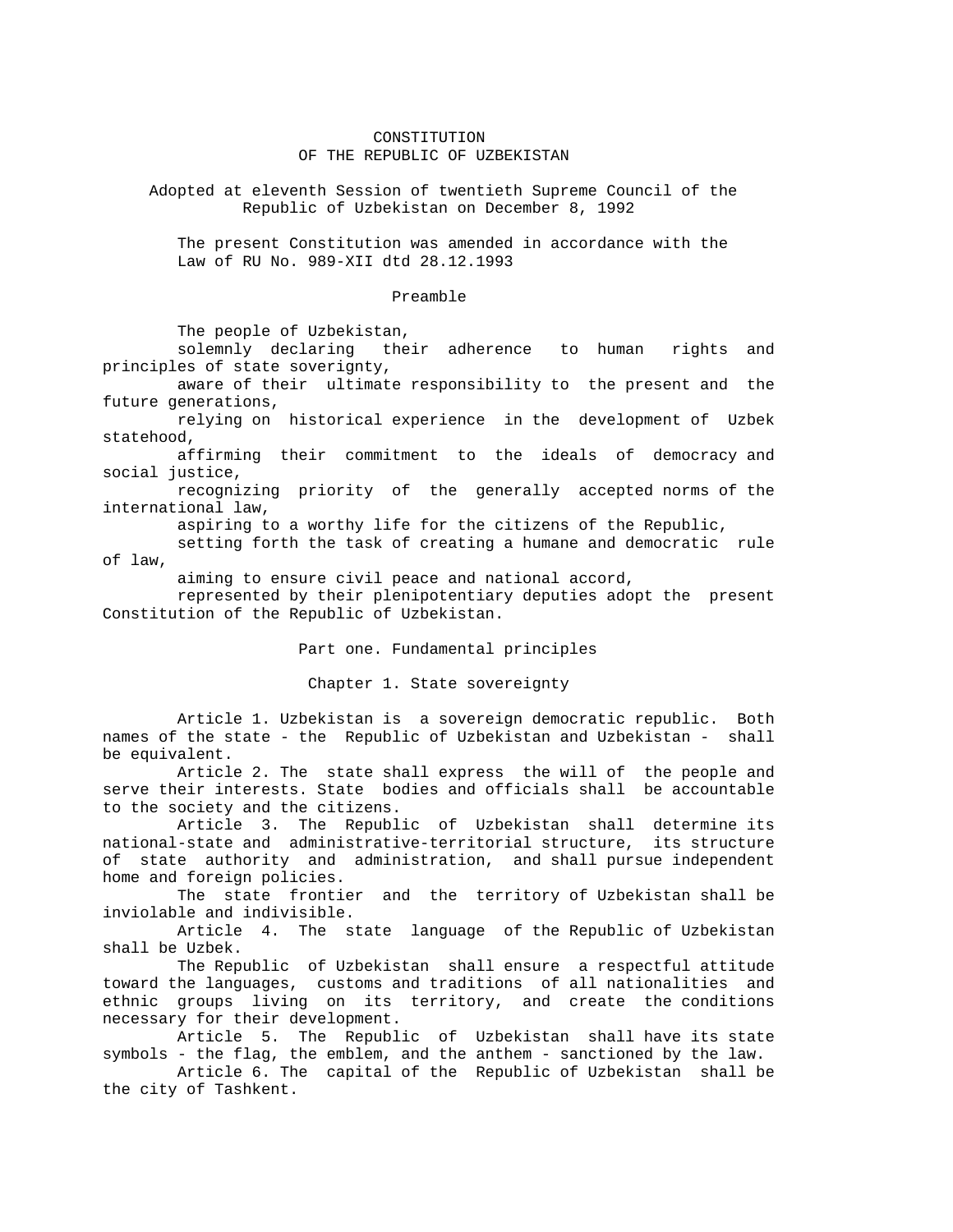Article 7. The people are the sole source of state power. State power in the Republic of Uzbekistan shall be exercised in the interests of the people and solely by the bodies empowered therefore by the Constitution of the Republic of Uzbekistan and the laws passed on its basis. Any seizure of powers belonging to state authority, suspension or termination of activity of the bodies of state authority contrary to the procedure prescribed by the Constitution, as well as the formation of any new or parallel bodies of state authority shall be regarded as unconstitutional and punishable by law.

 Article 8. All citizens of the Republic of Uzbekistan, regardless of their nationality, constitute the people of Uzbekistan.

 Article 9. Major matters of public and state life shall be submitted for a nation-wide discussion and put to a direct vote of the people (a referendum). The procedure for holding referendums shall be specified by law.

 Article 10. The Oliy Majlis (Supreme Assembly) and President of the Republic, elected by the people, shall have the exclusive right to act on behalf of the people.

 No section of society, political party, public association, movement or individual shall have the right to act on behalf of the people of Uzbekistan.

 Article 11. The principle of the separation of powern between the legislative, executive and judicial authorities shall underlie the system of state authority in the Republic of Uzbekistan.

 Article 12. In the Republic of Uzbekistan, public life shall develop on the basis of a diversity of political institutions' ideologies and opinions.

No ideology shall be granted the status of state ideology.

 Article 13. Democracy in the Republic of Uzbekistan shall rest on the principles common to all mankind, according to which the ultimate value is the human being, his life, freedom, honour, dignity and other inalienable rights.

 Democratic rights and freedoms shall be protected by the Constitution and the laws.

 Article 14. The state shall function on the principles of social justice and legality in the interests of the people and society.

Chapter 3. Supremacy of the constitution and the Law

 Article 15. The Constitution and the laws of the Republic of Uzbekistan shall have absolute supremacy in the Republic of Uzbekistan.<br>The state, its bodies, officials, public associations and

The state, its bodies, officials, public citizens shall act in accordance with the Constitution and the laws.

 Article 16. None of the provisions of the present Constitution shall be interpreted in a way detrimental to the rights and interests of the Republic of Uzbekistan.

 None of the laws or normative legal acts shall run counter to the norms and principles established by the Constitution.

#### Chapter 4. Foreign policy

 Article 17. The Republic of Uzbekistan shall have full rights in international relations. Its foreign policy shall be based on the principles of sovereign equality of the states, non-use of force or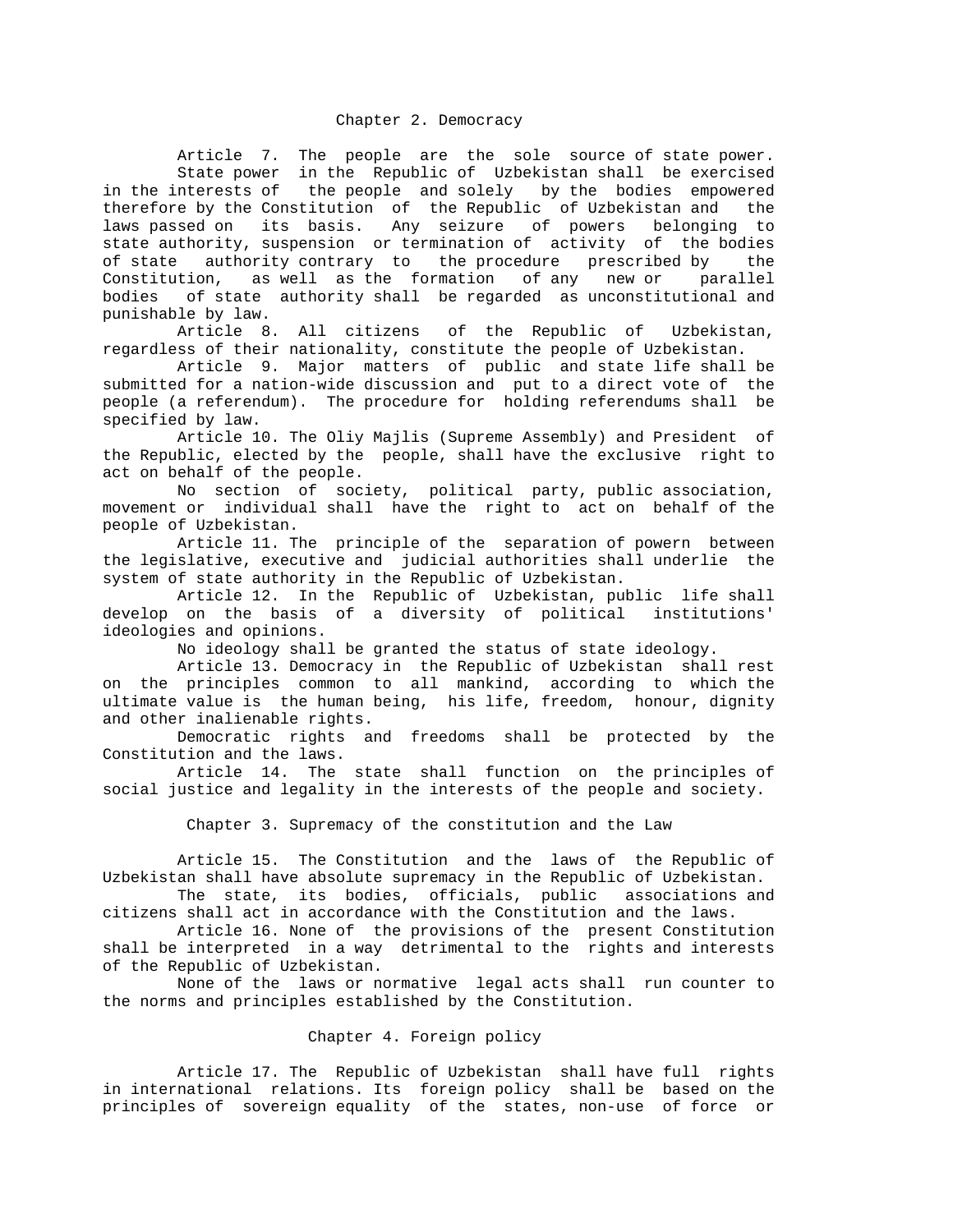threat of its use, inviolability of frontiers, peaceful settlement of disputes, non-interference in the internal affairs of other states, and other universally recognized norms of international law.

 The Republic may form alliances, join or withdraw from unions and other inter-state organizations proceeding from the ultimate interests of the state and the people, their well-being and security.

> Part two. Basic human and civil rights, freedoms and duties

Chapter 5. General provisions

 Article 18. All citizens of the Republic of Uzbekistan shal have equal rights and freedoms, and shall be equal before the law, without discrimination by sex, race, nationality, language, religion, social origin, convictions,individual and social status.

 Any privileges may be granted solely by the law and shall conform to the principles of social justice.

 Article 19. Both citizens of the Republic of Uzbekistan and the state shall be bound by mutual rights and mutual responsibility. Citizens' rights and freedoms, established by the Constitution and the laws, shall be inalienable. No one shall have the power to deny a citizen his rights and freedoms, or to infringe on them except by the sentence of a court.

 Article 20. The exercise of rights and freedoms by a citizen shall not encroach on the lawful interests, rights and freedoms of other citizens, the state or society.

#### Chapter 6. Citizenship

 Article 21. In the Republic of Uzbekistan, uniform citizenship shall be established throughout its territory.

 Citizenship in the Republic of Uzbekistan shall be equal for all regardless of the grounds of its acquisition.

 Every citizen of the Republic of Karakalpakstan shal be a citizen of the Republic of Uzbekistan.

 The grounds and procedure for acquiring and forfeiting citizenship shall be defined by law.

 Article 22. The Republic of Uzbekistan shall guarantee legal protection to all its citizens both on the territory of the republic and abroad.

 Article 23. Foreign citizens and stateless persons, during their stay on the territory of the Republic of Uzbekistan, shall be guaranteed the rights and freedoms in accordance with the norms of international law.

 They shall perform the duties established by the Constitution, laws, and international agreements signed by the Republic of Uzbekistan.

Chapter 7. Personal rights and freedoms

 Article 24. The right to exist is the inalienable right of every human being. Attempts on anyone's life shall be regarded as the gravest crime.

 Article 25. Everyone shall have the right to freedom and inviolability of the person.

 No one may be arrested or taken into custody except on lawful grounds.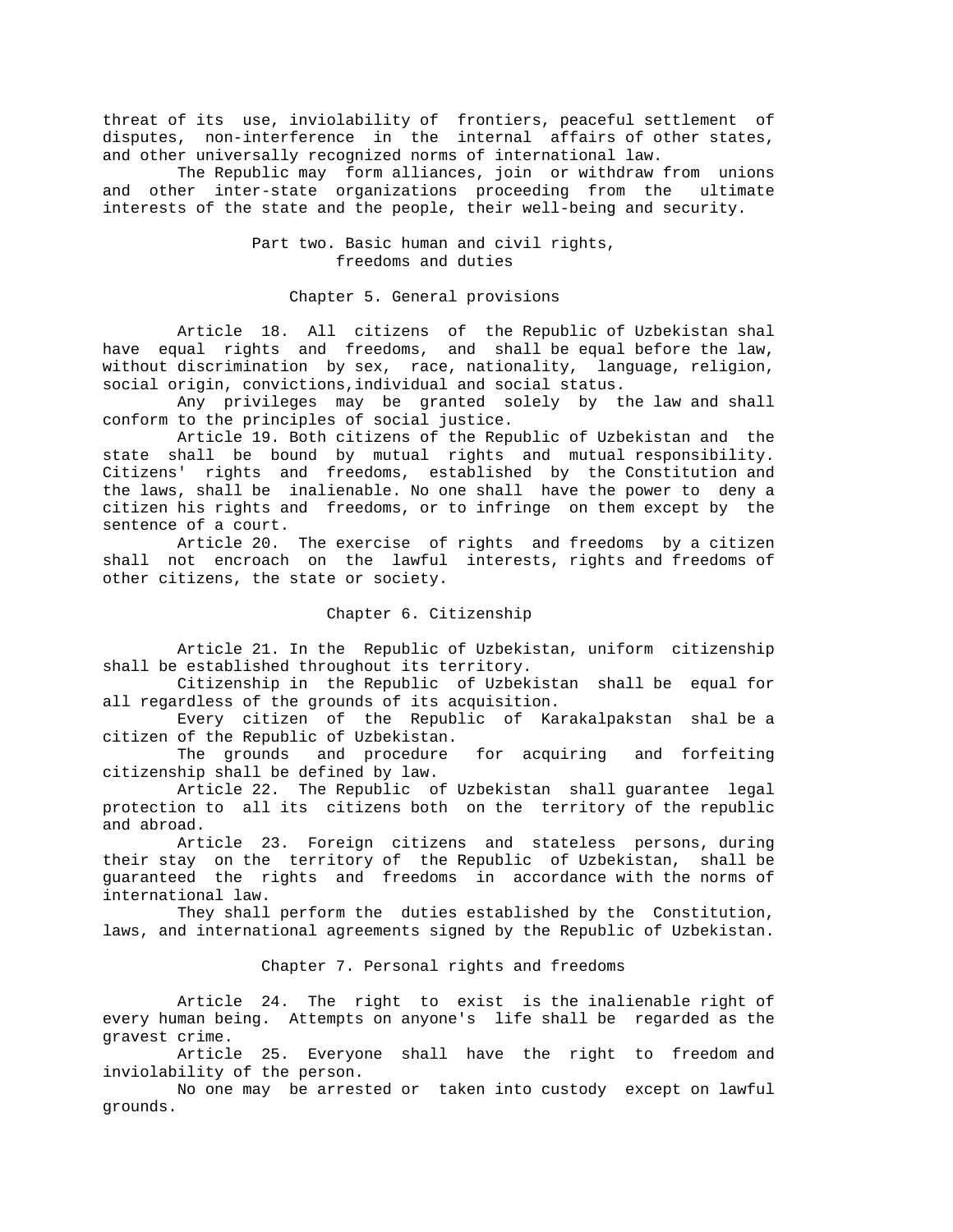Article 26. No one may be adjudged guilty of a crime except by the sentence of a court and in conformity with he law. Such a person shall be guaranteed the right to egal defence during open court proceedings.

 No one may be subject to torture, violence or any other cruel or humiliating treatment.

 No one may be subject to any medical or scientific experiments without his consent;

 Article 27. Everyone shall be entitled to protection gainst encroachments on his honour, dignity, and interference in his private life, and shall be guaranteed inviolability of the home.

 No one may enter a home, carry out a search or an examination, or violate the privacy of correspondence ind telephone conversations, except on lawful grounds ind in accordance with the procedure prescribed by law.

 Article 28. Any citizen of the Republic of Uzbekistan shall have the right to freedom of movement on the terriory of the Republic, as well as a free entry to and exit from it, except in the events specified by law.

 Article 29. Everyone shall be guaranteed freedom of bought, speech and convictions. Everyone shall have the ight to seek, obtain and disseminate any information, except that which is directed against the existing constitutional system and in some other instances specified by aw.

 Freedom of opinion and its expression may be restriced by law if any state or other secret is involved.

 Article 30. All state bodies, public associations and officials in the Republic of Uzbekistan shall allow any citizen access to documents, resolutions and other materials, relating to their rights and interests.

 Article 31. Freedom of conscience is guaranteed to all. Everyone shall have the right to profess or not to profess any religion. Any compulsory imposition of religion shall be impermissible.

# Chapter 8. Political rights

 Article 32. All citizens of the Republic of Uzbekistan shall have the right to participate in the management end administration of public and state affairs, both directly and through representation. They may exercise this right by way of self-government, referendums and democratic formation of state bodies.

 Article 33. All citizens shall have the right to engage in public life by holding rallies, meetings and demonstrations in accordance with the legislation of the Republic of Uzbekistan. The bodies of authority shall have the right to suspend or ban such undertakings exclusively on the grounds of security.

 Article 34. All citizens of the Republic of Uzbekistan shall have the right to form trade unions, political parties and any other public associations, and to participate in mass movements.

 No one may infringe on the rights, freedoms and dignity of the individuals, constituting the minority opposition in political parties, public associations and mass movements, as well as in representative bodies of authority.

 Article 35. Everyone shall have the right, both individually and collectively, to submit applications and proposals, and to lodge complaints with competent state bodies, institutions and public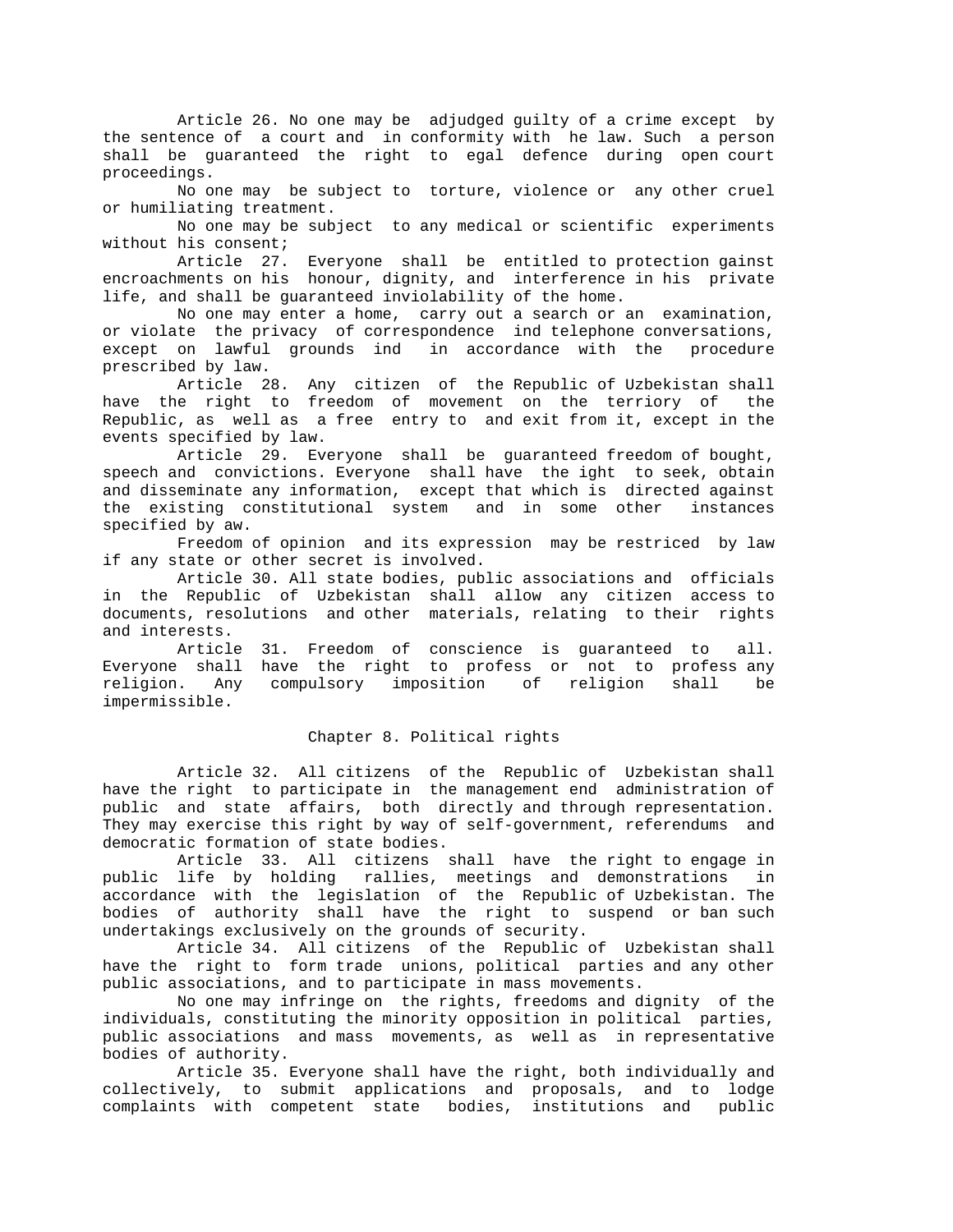representatives.

 Such applications, proposals and complaints shall be considered in accordance with the procedure and within the time-limit specified by law.

Chapter 9. Economic and social rights

Article 36. Everyone shall have the right to own property.

 The privacy of bank deposits and the right to inheritance shall be guaranteed by law.

 Article 37. Everyone shall have the right to work, including the right to choose their occupation. Every citizen shall be entitled to fair conditions of labour and protection against unemployment in accordance with the procedure prescribed by law.

 Any forced labour shall be prohibited, except as punishment under the sentence of a court, or in some other instances specified by law.

 Article 38. Citizens working on hire shall be entitled to a paid rest. The number of working hours and the duration of paid leave shall be specified by law.

 Article 39. Everyone shall have the right to social security in old age, in the event of disability and loss of the bread-winner as well as in some other cases specified by law.

 Pensions, allowances and other kinds of welfare may not be lower than the officially fixed minimum subsistence wage.

 Article 40. Everyone shall have the right to receive skilled medical care.

 Article 41. Everyone shall have the right to education. The state shall guarantee free secondary education. Schooling shall be under state supervision.

 Article 42. Everyone shall be guaranteed the freedom of scientific research and engineering work, as well as the right to enjoy cultural benefits. The state shall promote the cultural, scientific and technical development of society.

Chapter 10. Guarantees of human rights and freedoms

 Article 43. The state shall safeguard the rights and freedoms of citizens proclaimed by the Constitution and laws.

 Article 44. Everyone shall be entitled to legally defend his rights and freedoms, and shall have the right to appeal any unlawful action of state bodies, officials and public associations.

 Article 45. The rights of minors, the disabled, and the elderly shall be protected by the state.

Article 46. Women and men shall have equal rights.

Chapter 11. Duties of citizens

 Article 47. All citizens shall perform the duties established by the Constitution.

 Article 48. All citizens shall be obliged to observe the Constitution and laws, and to respect the rights, freedoms, honour and dignity of others.

 Article 49. It is the duty of every citizen to protect the historical, spiritual and cultural heritage of the people of Uzbekistan.

Cultural monuments shall have protection by the state.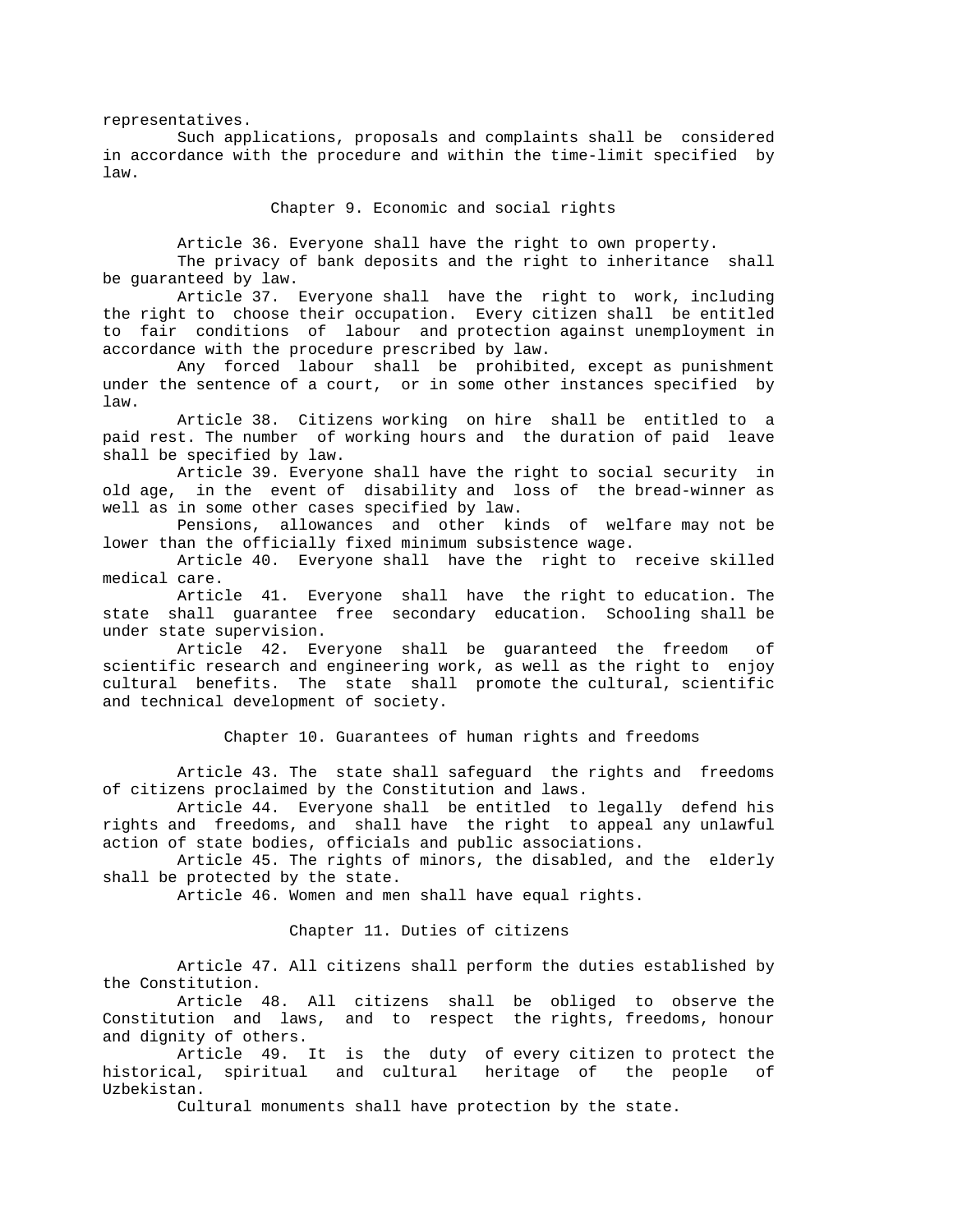Article 50. All citizens shall protect the environment.

 Article 51. All citizens shall be obliged to pay taxes and local fees established by law.

 Article 52. Defence of the Republic of Uzbekistan is the duty of every citizen of the Republic of Uzbekistan. Citizens will be obliged to perform military or alternative service in accordance with the procedure prescribed by law.

Part three. Sosiety and the individual

Chapter 12. The economic foundation of society

 Article 53. The economy of Uzbekistan, evolving towards market relations, is based on various forms of ownership. The state shall guarantee freedom of economic activity, entrepreneurship and labour with due regard for the priority of consumers' rights, as well as equality and legal protection of all forms of ownership.

 Private property, along with the other types of property, shall be inviolable and protected by the state. An owner may be deprived of his property solely in the cases and in accordance with the procedure prescribed by law.

 Article 54. An owner shall possess, use and dispose of his property. The use of any property must not be harmful to the ecological environment, nor shall it infringe on the rights and legally protected interests of citizens, jaridical entities or the state.

 Article 55. The land, its minerals, fauna and flora, as well as other natural resources shall constitute the national wealth, and shall be rationally used and protected by the state.

## Chapter 13. Public associations

 Article 56. Trade unions, political parties, and scientific societies, as well as women's, veterans' and youth leagues, professional associations, mass movements and other organizations registered in accordance with the procedure prescribed by law, shall have the status of public associations in the Republic of Uzbekistan.

 Article 57. The formation and functioning of political parties and public associations aiming to do the following shall be prohibited: changing the existing constitutional system by force: coming out against the sovereignty, territorial integrity and security of the Republic, as well as the constitutional rights and freedoms of its citizens; advocating war and social, national, racial and religious hostility, and encroaching on the health and morality of the people, as well as of any armed associations and political parties based on the national or religious principles.

All secret societies and associations shall be banned.

 Article 58. The state shall safeguard the rights and lawful interests of public associations and provide them with equal legal possibilities for participating in public life.

 Interference by state bodies and officials in the activity of public associations, as well as interference by public associations in the activity of state bodies and officials is impermissible.

 Article 59. Trade unions shall express and protect the socio-economic rights and interests of the working people. Membership in trade unions is optional.

 Article 60. Political parties shall express the political will of various sections and groups of the population, and through their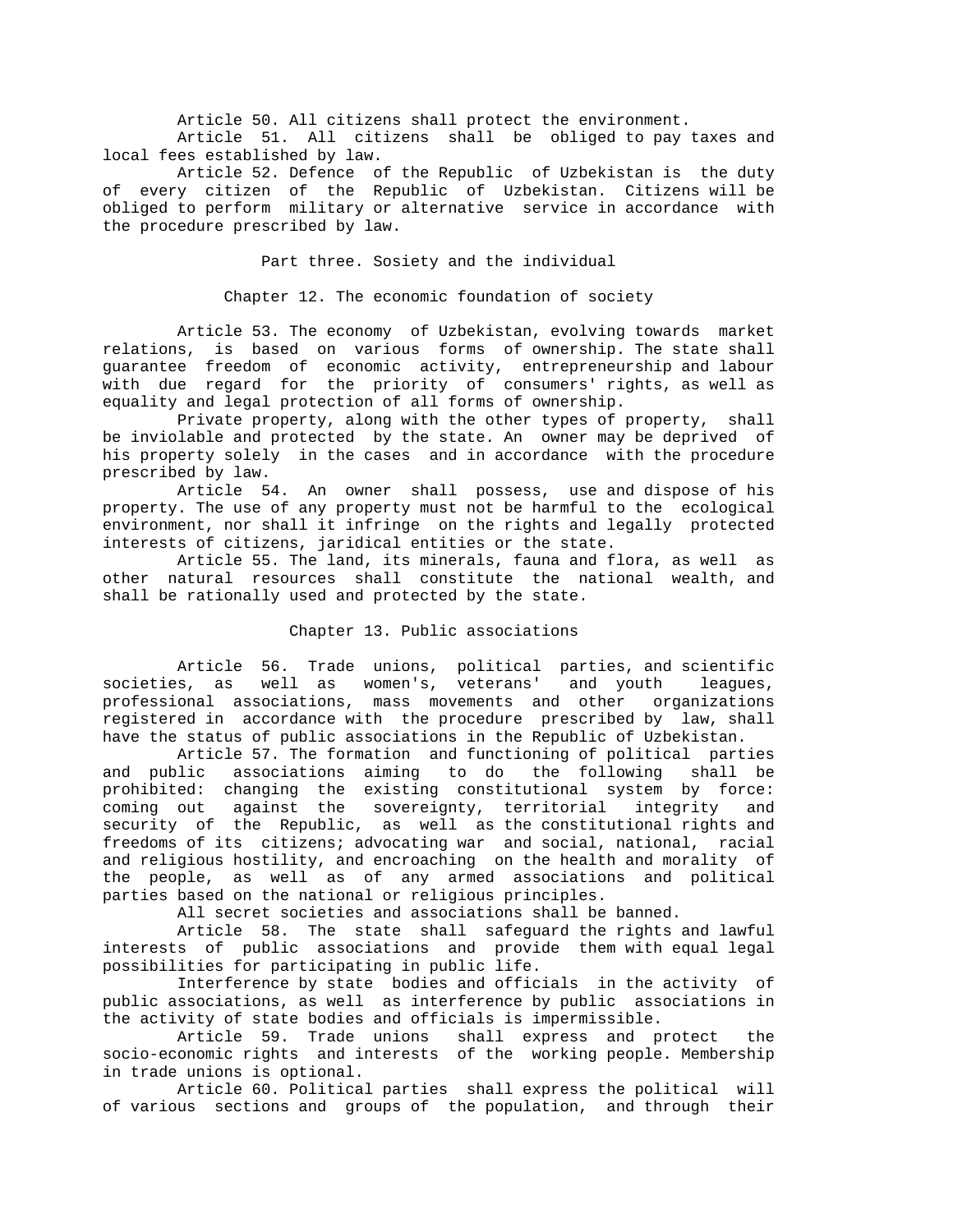democratically elected representatives shall participate in the formation of state authority. Political parties shall submit public reports on their financial sources to the Oliy Majlis or their plenipotentiary body in a prescribed manner.

 Article 61. Religious organizations and associations shall be separated from the state and equal before law. The state shall not interfere with the activity of religious associations.

 Article 62. Public associations may be dissolved or banned, or subject to restricted activity solely by the sentence of a court.

#### Chapter 14. Family

 Article 63. The family is the primary unit of society and shall have the right to state and societal protection.

 Marriage shall be based on the willing consent and equality of both parties.

 Article 64. Parents shall be obliged to support and care for their children until the latter are of age.

 The state and society shall support, care for and educate orphaned children, as well as children deprived of parental guardianship, and encourage charity in their favour.

 Article 65. All children shall be equal before the law regardless of their origin and the civic status of their parents.

Motherhood and childhood shall be protected by the state.

 Article 66. Able-bodied children who are of age shall be obliged to care for their parents.

#### Chapter 15. Mass media

 Article 67. The mass media shall be free and act in accordance with the law. It shall bear responsibility for trustworthiness of information in a prescribed manner. Censorship is impermissible.

## Part four. Administrative and territorial structure and state system

 Chapter 16. Administrative and territotial structure of the Republic of Uzbekistan

 Article 68. The Republic of Uzbekistan shall consist of regions, districts, cities, towns, settlements, kishlaks and auls (villages) in Uzbekistan and the Republic of Karakalpakstan.

 Article 69. Any alteration of the boundaries of the Republic of Karakalpakstan, regions, the city of Tashkent, as well as the formation and annulment of regions, cities' towns and districts shall be sanctioned by the Oliy Majlis of the Republic of Uzbekistan.

Chapter 17. Republic of Karakalpakstan

 Article 70. The sovereign Republic of Karakalpakstan is part of the Republic of Uzbekistan.

 The sovereignty of the Republic of Karakalpakstan shall be protected by the Republic of Uzbekistan.

 Article 71. The Republic of Karakalpakstan shall have its own Constitution.

 The Constitution of the Republic of Karakalpakstan must be in accordance with the Constitution of the Republic of Uzbekistan.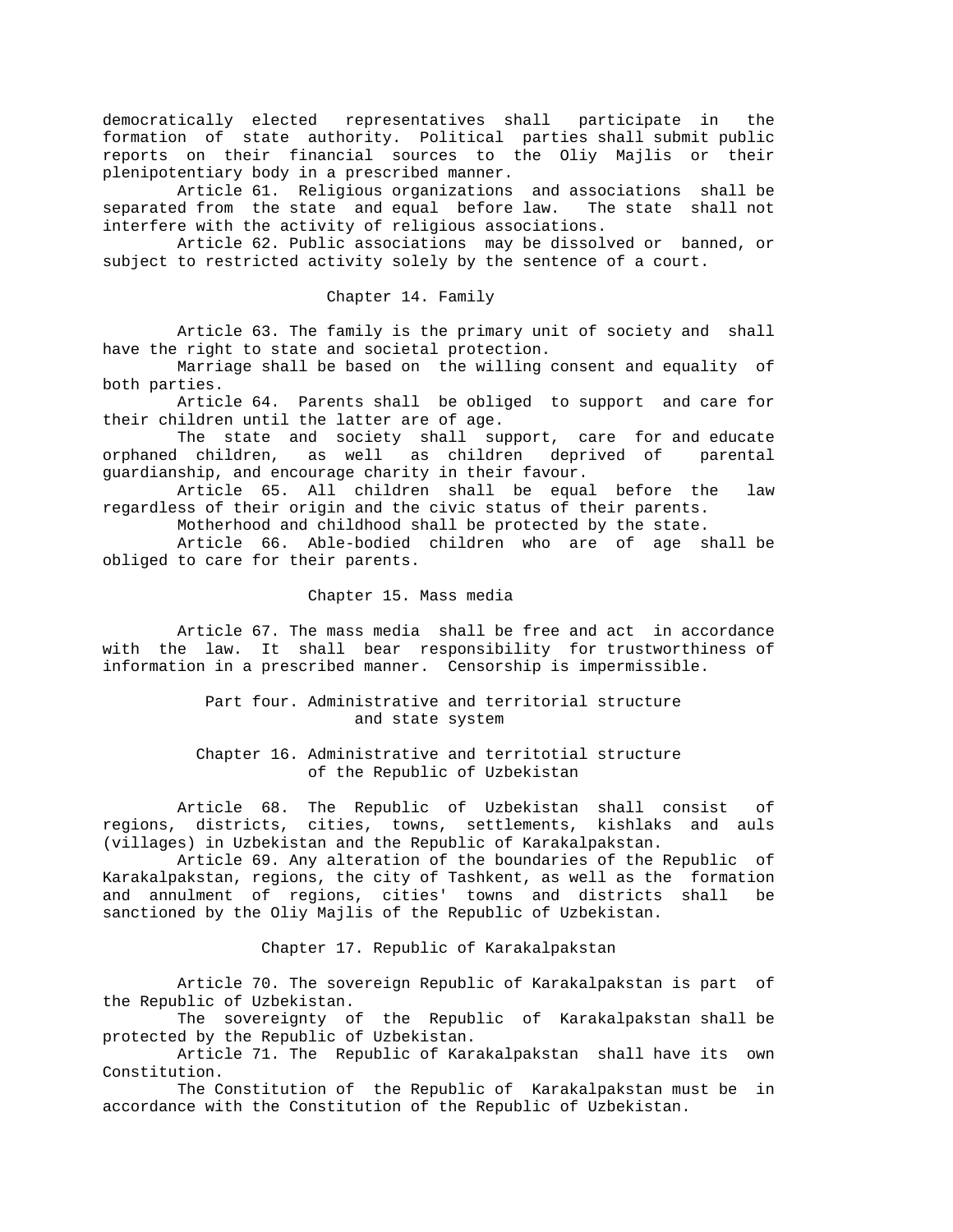Article 72. The laws of the Republic of Uzbekistan shall be binding on the territory of the Republic of Karakalpakstan.

 Article 73. The territory and boundaries of the Republic of Karakalpakstan may not be altered without the consent of Karakalpakstan. The Republic of Karakalpakstan shall be independent in determining its administrative and territorial structure.

 Article 74. The Republic of Karakalpakstan shall have the right to secede from the Republic of Uzbekistan on the basis of a nation-wide referendum held by the people of Karakalpakstan.

 Article 75. Relationship between the Republic of Uzbekistan and the Republic of Karakalpakstan, within the framework of the Constitution of the Republic of Uzbekistan, shall be regulated by treaties and agreements concluded by the Republic of Uzbekistan and the Republic of Karakalpakstan.

 Any disputes between the Republic of Uzbekistan and the Republic of Karakalpakstan shall be settled by the way of reconciliation.

Part five. Organization of state authority

Chapter 18. Oliy Majlis of the Republic of Uzbekistan

 Article 76. The highest state representative body is the Oliy Majlis (the Supreme Assembly) of the Republic of Uzbekistan. This body exercises legislative power.

> The Article 77 was amended in accordance with the Law of RU No. 989-XII dtd 28/12/1993

 Article 77. The Oliy Majlis of the Republic of Uzbekistan shall consist of deputies, elected by territorial constituencies on a multiparty basis for a term of five years. (as amended by the Law No 989-XII dtd 28/12/1993) (old version)

 All citizens of the Republic of Uzbekistan who have reached the age of 25 by election day, shall be eligible for election to the Oliy Majlis of the Republic of Uzbekistan.

Requirements to candidates shall be determined by law.

 Article 78. The exclusive powers of the Oliy Majlis of the Republic of Uzbekistan shall include:

 1) the adoption and amending of the Constitution of the Republic of Uzbekistan;

 2) enactment and amending of the laws of the Republic of Uzbekistan;

 3) determination of the guidelines of home and foreign policies of the Republic of Uzbekistan and approval of long-term projects;

 4) determination of the structure and powers of the legislative, executive and judicial branches of the Republic of Uzbekistan;

 5) admission of new states into the Republic of Uzbekistan and approval of their decisions to secede from the Republic of Uzbekistan;

 6) legislative regulation of customs, as well as of the currency and credit systems;

 7) legislative regulation of the administrative and territorial structure, and alteration of frontiers of the Republic of Uzbekistan;

 8) approval of the budget of the Republic of Uzbekistan submitted by the Cabinet of Ministers, and control over its execution; determination of taxes and other compulsory payments;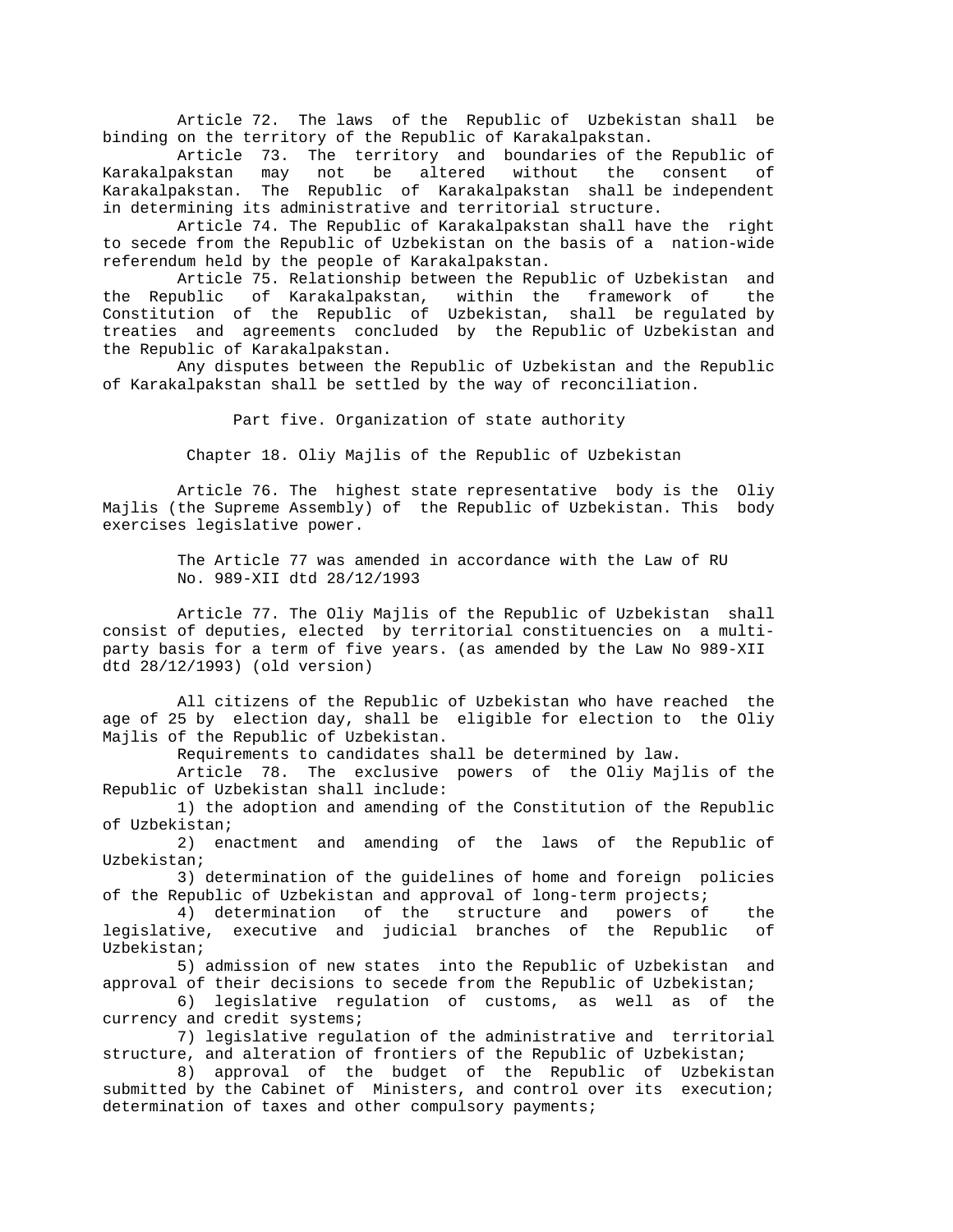9) scheduling elections to the Oliy Majlis of the Republic of Uzbekistan and local representative bodies, and formation of the Central Election Committee;

 10) setting the date of elections for the President of the Republic of Uzbekistan on completion of his term of office;

 11) election of the Chairman and Vice-Chairman of the Oliy Majlis of the Republic of Uzbekistan;

 12) election of the Constitutional Court of the Republic of Uzbekistan;

 13) election of the Supreme Court of the Republic of Uzbekistan; 14) election of the Higher Arbitration Court of the Republic of Uzbekistan;

 15) appointment and dismissal of the Chairman of the State Committee for the Protection of Nature of the Republic of Uzbekistan upon the nomination of the President of the Republic of Uzbekistan;

 16) ratification of the decrees of the President of the Republic of Uzbekistan on the appointment and removal of the Prime Minister, the First Deputy Prime Minister, the Deputy Prime Ministers and the members of the Cabinet of Ministers;

 17) ratification of the decrees of the President of the Republic of Uzbekistan on the appointment and removal of the Procurator-General of the Republic of Uzbekistan and his Deputies;

 18) appointment and removal of the Chairman of the Board of the Central Bank of the Republic of Uzbekistan upon the nomination of the President of the Republic of Uzbekistan;

 19) ratification of the decrees of the President of the Republic of Uzbekistan on the formation and abolition of ministries, state committees and other bodies of state administration;

 20) ratification of the decrees of the President of the Republic of Uzbekistan on general and partial mobilization, and on the declaration, prolongation and discontinuance of a state of emergency;

 21) ratification and denouncement of international treaties and agreements;

22) institution of state awards and honorary titles;

 23) formation, annulment and renaming of districts, towns, cities and regions and alteration of their boundaries;

 24) execution of other powers defined by the present Constitution.

 Article 79. A session of the Oliy Majlis shall be legally qualified if it is attended by at least 2/3 of the total number of the deputies.

 Article 80. The President of the Republic of Uzbekistan, the Prime Minister, and the members of the Cabinet of Ministers, the Chairmen of the Constitutional Court, the Supreme Court and the Higher Arbitration Court, the Procurator-General of the Republic and the Chairman of the Board of the Central Bank shall have the right to attend the sessions of the Oliy Majlis.

 Article 81. Upon completion of its term, the Oliy Majlis of the Republic of Uzbekistan shall retain its powers until the newly-elected Oliy Majlis is convened.

 The first session of the newly-elected Oliy Majlis of the Republic of Uzbekistan shall be convened by the Central Electoral Committee within two months of the elections.

 Article 82. The right to initiate legislation in the Oliy Majlis of the Republic of Uzbekistan is vested in the President of the Republic of Uzbekistan, the Republic of Karakalpakstan through the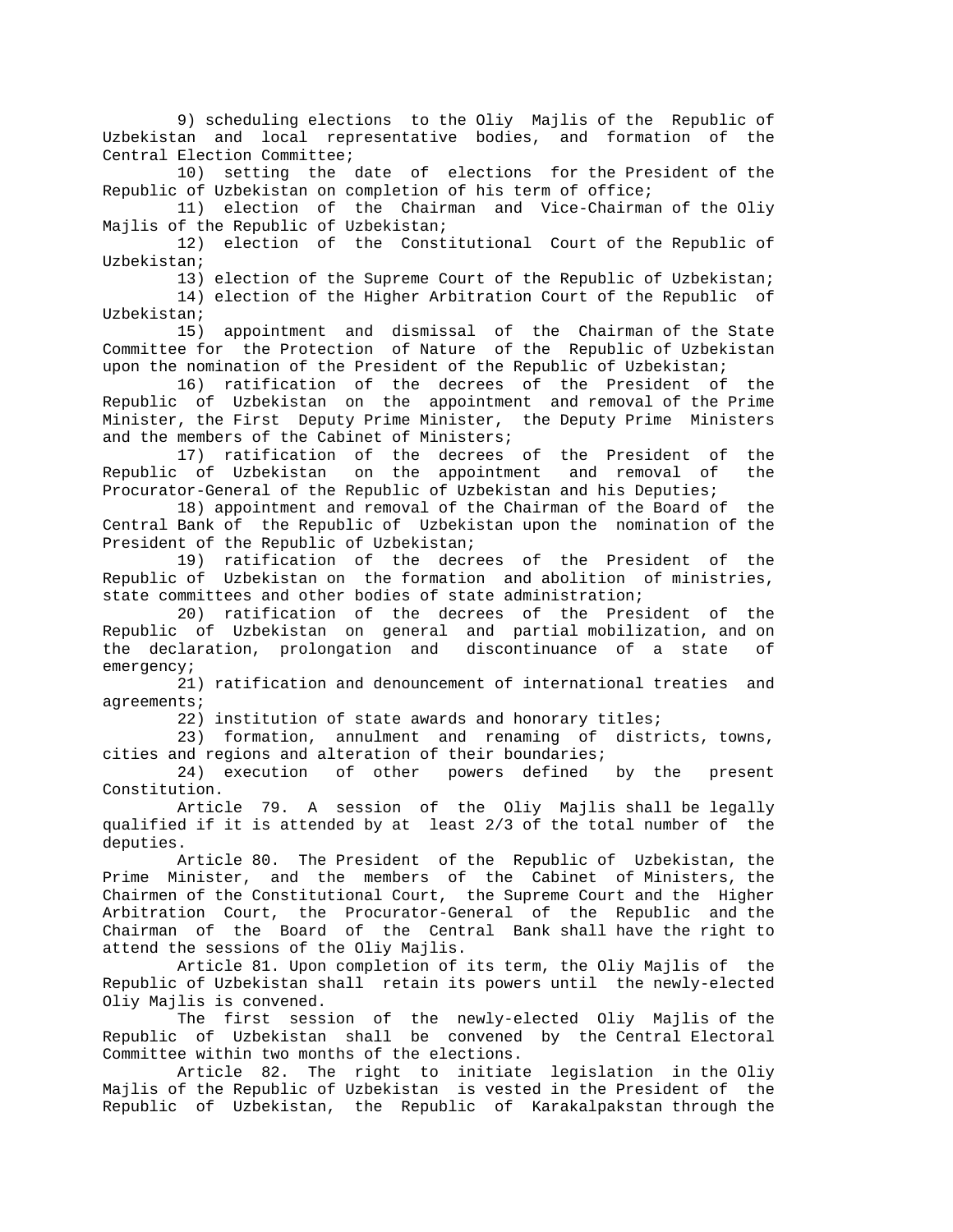highest body of state authority, the deputies of the Oliy Majlis of the Republic of Uzbekistan, the Cabinet of Ministers of the Republic of Uzbekistan, the Constitutional Court, the Supreme Court, the Higher Arbitration Court and the Procurator-General of the Republic of Uzbekistan.

 Article 83. The Oliy Majlis of the Republic of Uzbekistan shall pass laws, decisions and other acts. Any law shall be adopted when it is passed by a majority of the total voting power of the deputies of the Oliy Majlis.

 Promulgation of the laws and other normative acts shall be a compulsory condition for their enforcement.

 Article 84. The Chairman and the Vice-Chairmen of the Oliy Majlis shall be elected from among the deputies of the Oliy Majlis of the Republic of Uzbekistan by secret ballot.

 The Chairman and the Vice-Chairmen of the Oliy Majlis shall present annual reports to the Oliy Majlis.

One of the Vice-Chairmen of the Oliy Majlis, a deputy of the<br>Oliy Majlis of the Republic of Uzbekistan, shall represent Majlis of the Republic of Uzbekistan, shall represent Karakalpakstan.

 The Chairman and the Vice-Chairmen of the Oliy Majlis of the Republic of Uzbekistan shall be elected for the same term as the Oliy Majlis.

 No one may be elected Chairman of the Oliy Majlis of the Republic of Uzbekistan for more than two consecutive terms.

 The Chairman of the Oliy Majlis of the Republic of Uzbekistan may be recalled before completion of his term of office by the decision of the Oliy Majlis of the Republic of Uzbekistan approved by more than 2/3 of the deputies of the Oliy Majlis of the Republic of Uzbekistan by secret ballot.

 Article 85. The Chairman of the Oliy Majlis of the Republic of Uzbekistan shall:

 1) exercise the general direction over a preliminary review of matters to be submitted to the Oliy Majlis;

 2) convene the sessions of the Oliy Majlis and draft their agenda together with the Chairmen of the committees and commissions;

3) preside at the sessions of the Oliy Majlis;

 4) coordinate the work of the committees and commissions of the Oliy Majlis;

 5) organize the control over the execution of the laws and the decisions passed by the Oliy Majlis;

 6) direct inter-parliamentary relations and the work of the groups connected with international parliamentary organizations;

 7) nominate candidates for the posts of the Vice-Chairmen of the Oliy Majlis and the Chairmen of the committees and commissions of the Oliy Majlis;

 8) alter the composition of the committees and commissions and submit them for confirmation to the Oliy Majlis on the proposal of the Chairmen of the committees and commissions;

 9) direct the work of the organs of the press of the Oliy Majlis;

 10) approve the rules and the editorial staff of the organs of the press of the Oliy Majlis and their expense budgets;

 11) appoint and dismiss the editors of the organs of the press of the Oliy Majlis;

 12) approve the estimated allowances of the deputies and the administrative expenses of the Oliy Majlis;

13) sign the resolutions passed by the Oliy Majlis of the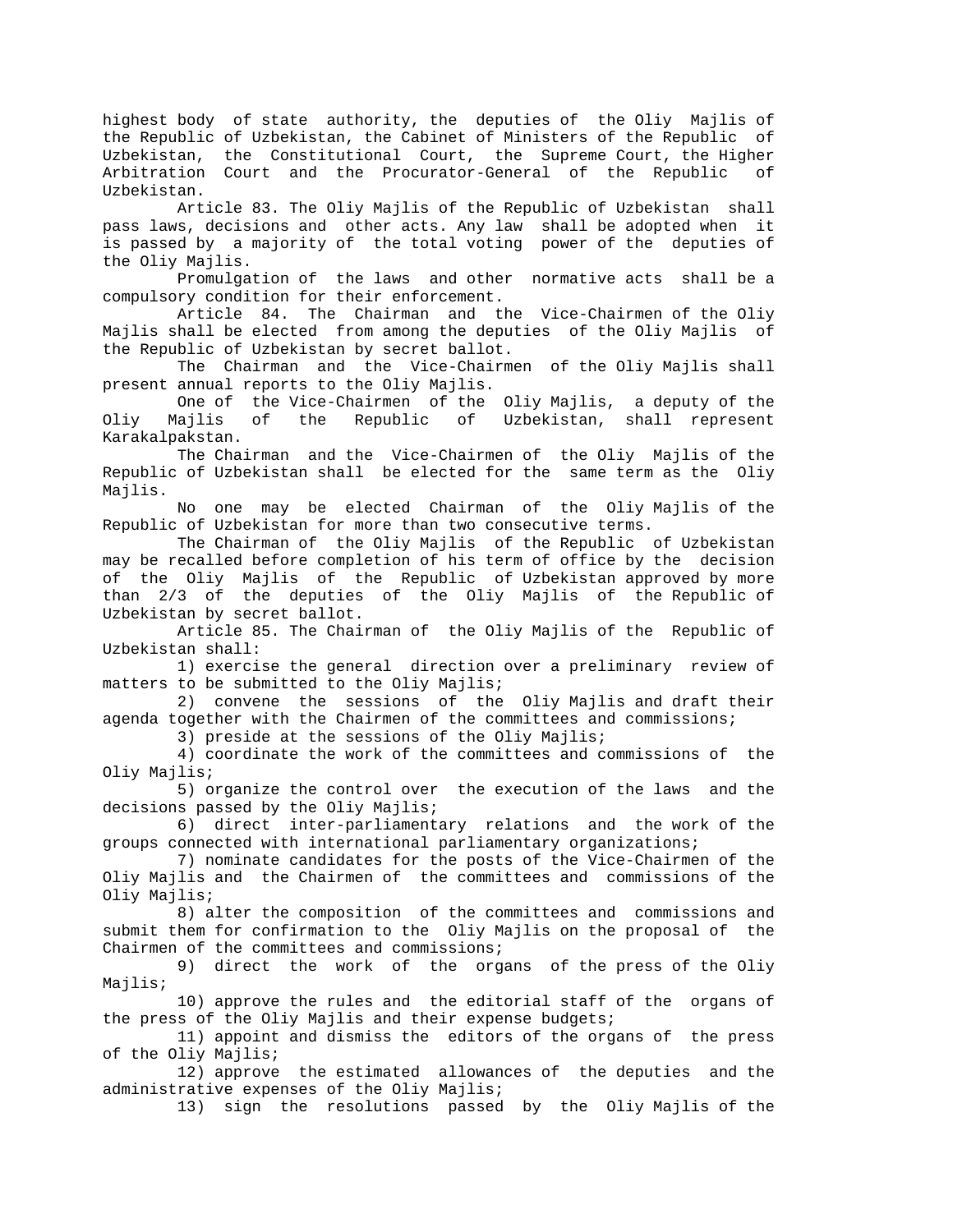Republic of Uzbekistan. The Chairman of the Oliy Majlis of the Republic of Uzbekistan shall issue ordinances.

 Article 86. The Oliy Majlis shall elect committees and commissions to draft laws, conduct preliminary review of matters to be submitted to the Oliy Majlis, and control the execution of the laws and other decisions passed by the Oliy Majlis of the Republic of Uzbekistan.

 In the event of necessity, the Oliy Majlis shall form deputies, auditing and other commissions which shall function on a permanent or temporary basis.

 Article 87. The expenses of the deputies connected with their work for the Oliy Majlis shall be reimbursed in prescribed manner. The deputies working for the Oliy Majlis on a permanent basis may not hold any other paid posts, nor engage in commercial activity during their term of office.

 Article 88. Deputies of the Oliy Majlis shall have the right of immunity. They may not be prosecuted, arrested or incur a court-imposed administrative penalty without the sanction of the Oliy Majlis.

Chapter 19. The President of the Republic of Uzbekistan

 Article 89. The President of the Republic of Uzbekistan is head of state and executive authority in the Republic of Uzbekistan. The President of the Republic of Uzbekistan simultaneously serves as Chairman of the Cabinet of Ministers.

 Article 90. Any citizen of the Republic of Uzbekistan who has reached the age of 35, is in full command of the state language and has permanently resided in Uzbekistan for at least 10 years, immediately preceeding the elections, shall be eligible for the post of President of the Republic of Uzbekistan. A person may not be elected to the office of President of the Republic of Uzbekistan for more than two consecutive terms.

 The President of the Republic of Uzbekistan shall be elected for a term of live years. He shall be elected by citizens of the Republic of Uzbekistan on the basis of the universal, equal and direct suffrage by secret ballot. The procedure for electing President shall be specified by the electoral law of the Republic of Uzbekistan.

 Article 91. During his term of office, the President may not hold any other paid post, serve as a deputy of a representative body or engage in commercial activity.

 The President shall enjoy personal immunity and protection under law.

 Article 92. The President shall be regarded as having assumed office upon taking the following oath at a session of the Oliy Majlis:

 "I do solemnly swear to faithfully serve the people of Uzbekistan, to strictly comply with the Constitution and the laws of the Republic, to guarantee the rights and freedoms of its citizens, and to conscientiously perform the duties of the President of the Republic of Uzbekistan".

Article 93. The President of the Republic of Uzbekistan shall:

 1) guarantee the rights and freedoms of citizens and observance of the Constitution and the laws of the Republic of Uzbekistan;

 2) protect the sovereignty, security and territorial integrity of the Republic of Uzbekistan, and implement the decisions regarding its national-state structure;

3) represent the Republic of Uzbekistan in domestic matters and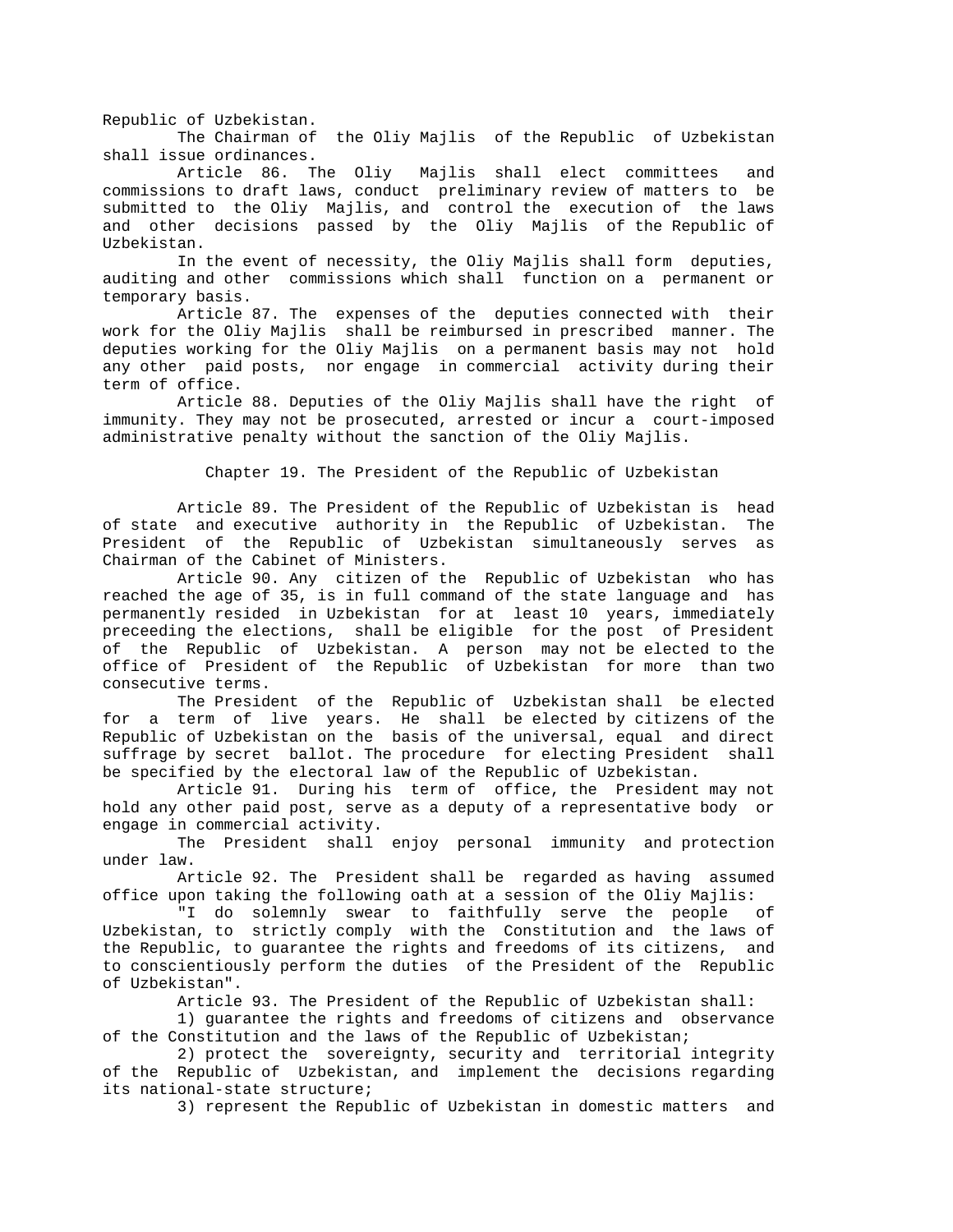in international relations;

 4) conduct negotiations, sign treaties and agreements on behalf of the Republic of Uzbekistan, and ensure the observance of the treaties and agreements signed by the Republic and the fulfilment of its commitments;

 5) receive letters of credence and recall from diplomats and other representatives accredited to him;

 6) appoint and recall diplomats and other representatives of the Republic of Uzbekistan to foreign states;

 7) present annual reports to the Oliy Majlis on the domestic and international situation;

 8) form the administration and lead it, ensure interaction between the highest bodies of state authority and administration, set up and dissolve ministries, state committees and other bodies of administration of the Republic of Uzbekistan, with subsequent confirmation by the Oliy Majlis;

 9) appoint and dismiss the Prime Minister, his First Deputy, the Deputy Prime Ministers, the members of the Cabinet of Ministers of the Republic of Uzbekistan, the Procurator-General of the Republic of Uzbekistan and his Deputies, with subsequent confirmation by the Oliy Majlis;

 10) present to the Oliy Majlis of the Republic of Uzbekistan his nominees for the posts of Chairman and members of the Constitutional Court, the Supreme Court, and the Higher Economic Court, as well as the Chairman of the Board of the Central Bank of the Republic of Uzbekistan, and the Chairman of the State Committee for the Protection of Nature of the Republic of Uzbekistan;

 11) appoint and dismiss judges of regional, district, city and arbitration courts;

 12) appoint and dismiss khokims (heads of administrations) of regions and the city of Tashkent with subsequent confirmation by relevant Soviets of People's Deputies; the President shall have the right to dismiss any khokim of a district or a city, should the latter violate the Constitution or the laws, or perform an act discrediting the honour and dignity of a khokim;

 13) suspend and repeal any acts passed by the bodies of state administration or khokims;

 14) sign the laws of the Republic of Uzbekistan. The President may refer any law, with his own amendments, to the Oliy Majlis for additional consideration and vote. Should the Oliy Majlis confirm its earlier decision by a majority of 2/3 of its total voting power, the President shall sign the law;

 15) have the right to proclaim a state of emergency throughout the Republic of Uzbekistan or in a particular locality in cases of emergency (such as a real outside threat, mass disturbancies, major catastrophes, natural calamities or epidemics), in the interests of people's security. The President shall submit his decision to the Oliy Majlis of the Republic of Uzbekistan for confirmation within three days. The terms and the procedure for the imposition of the state of emergency shall be specified by law;

 16) serve as the Supreme Commander-in-Chief of the Armed Forces of the Republic and is empowered to appoint and dismiss the high command of the Armed Forces and confer top military ranks;

 17) proclaim a state of war in the event of an armed attack on the Republic of Uzbekistan or when it is necessary to meet international obligations relating to mutual defence against aggression, and submit the decision to the Oliy Majlis of the Republic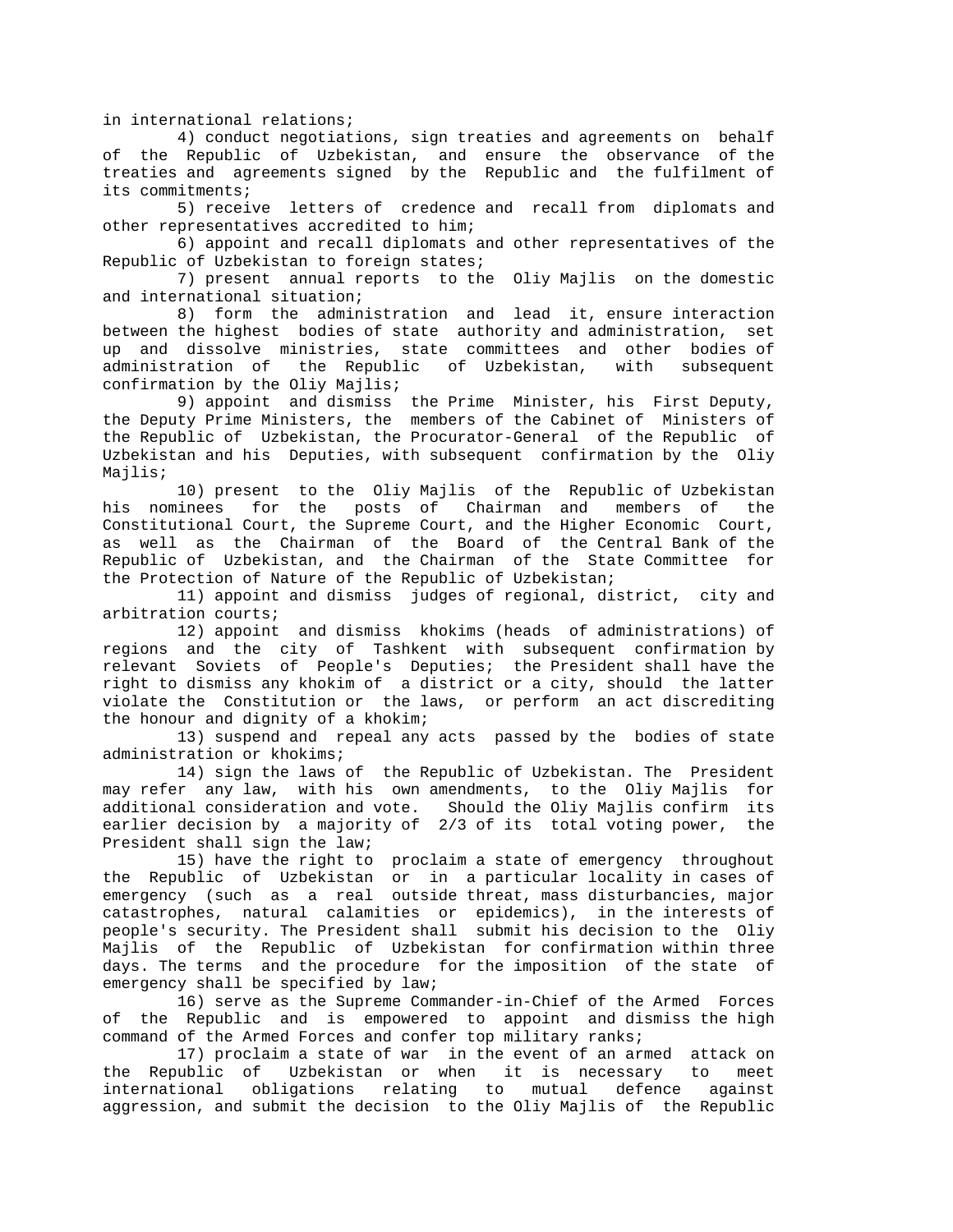of Uzbekistan for confirmation;

 18) award orders, medals and certificates of honour of the Republic of Uzbekistan, and confer qualification and honorary titles of the Republic of Uzbekistan;

 19) rule on matters of citizenship of the Republic of Uzbekistan and on granting political asylum;

 20) issue acts of amnesty and grant pardon to citizens convicted by the courts of the Republic of Uzbekistan;

 21) form the national security and state control services, appoint and dismiss their heads, and exercise other powers vested in him.

 The President shall not have the right to transfer his powers to a state body or official.

 Article 94. The President of the Republic of Uzbekistan, shall issue decrees, enactments and ordinances binding on the entire territory of the Republic on the basis of and for enforcement of the Constitution and the laws of the Republic of Uzbekistan.

 Article 95. Should any insurmountable differences arise between the deputies of the Oliy Majlis, jeopardizing its normal functioning, or should it repeatedly make decisions in opposition to the Constitution, the Oliy Majlis may be dissolved by a decision of the President, sanctioned by the Constitutional Court. In the event of the dissolution of the Oliy Majlis, elections shall be held within three months. The Oliy Majlis may not be dissolved during a state of emergency.

 Article 96. Should the President of the Republic of Uzbekistan fail to perform his duties due to poor health, confirmed by a certificate of a State Medical Commission formed by the Oliy Majlis, an emergency session of the Oliy Majlis shall be held within ten days. This session shall elect acting President of the Republic of Uzbekistan from among its deputies for a term of not more than three months. In this case the general elections of the President of the Republic of Uzbekistan shall be held within three months.

 Article 97. Upon completion of his term of office, the President shall be a lifetime member of the Constitutional Court.

### Chapter 20. Cabinet of Ministers

 Article 98. The Cabinet of Ministers shall be formed by the President of the Republic of Uzbekistan and approved by the Oliy Majlis.

 The head of government of the Republic of Karakalpakstan shall be an ex officio member of the Cabinet of Ministers.

 The Cabinet of Ministers shall provide guidance for the economic, social and cultural development of the Republic of Uzbekistan. It should also be responsible for the execution of the laws and other decisions of the Oliy Majlis, as well as of the decrees and other enactments issued by the President of the Republic of Uzbekistan.

 The Cabinet of Ministers shall issue enactments and ordinances in accordance with the current legislation. This shall be binding on all bodies of administration, enterprises, institutions, organizations, officials and citizens throughout the Republic of Uzbekistan.

 The Cabinet of Ministers shall tender its resignation to the newly-elected Oliy Majlis.

 The procedure for the work of the Cabinet of Ministers and its powers shall be defined by law.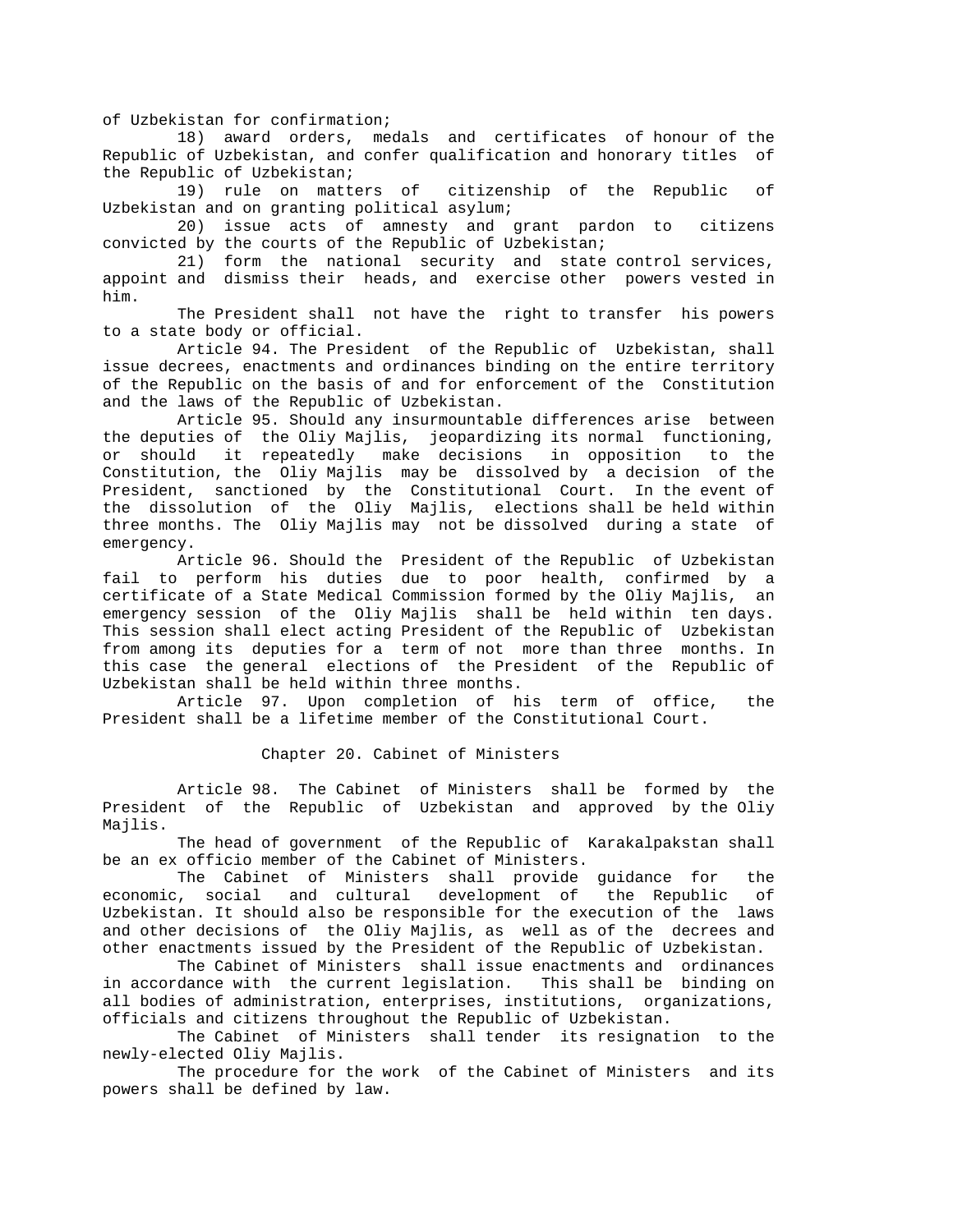## Chapter 21. Fundamental principles of local bodies of state authority

 Article 99. The Soviets of People's Deputies led by khokims are the representative bodies of authority in regions, districts, cities and towns, except in towns subordinate to district centres, and city districts. They shall act upon all matters within their authority, in accordance with the interests of the state and citizens.

Article 100. The local authorities shall:

 ensure the observance of laws, maintain law and order, and ensure security of citizens',

 direct the economic, social and cultural development within their territories;

 propose and implement the local budget, determine the local taxes and fees, and propose non-budget funds;

direct the municipal economy;

protect the environment;

ensure the registration of civil status acts;

 pass normative acts and exercise other powers in conformity with the Constitution and the legislation of the Republic of Uzbekistan.

 Article 101. The local authorities shall enforce the laws of the Republic of Uzbekistan, the decrees of the President and the decisions of the higher bodies of state authority. They shall also direct the work of the subordinate Soviets of People's Deputies and participate in the discussion of national and local matters.

 The decisions of the higher bodies on matters within their authority shall be binding on the subordinate bodies.

 The term of office of the Soviets of People's Deputies and khokims is five years.

 Article 102. The khokims of regions, districts, cities and towns shall serve as heads of both representative and executive authorities of their respective territories.

 The khokim of the region and city of Tashkent shall be appointed and dismissed by the President with subsequent confirmation by the appropriate Soviet of People's Deputies.

 The khokims of districts, cities and towns shall be appointed and dismissed by the khokim of the appropriate region, with subsequent confirmation by the appropriate Soviet of People's Deputies.

 The khokims of city districts shall be appointed and dismissed by the khokim of the city, with subsequent confirmation by the city Soviet of People's Deputies.

 The khokims of towns subordinate to district centres shall be appointed and dismissed by the khokim of the district with subsequent confirmation by the district Soviet of People's Deputies.

 Article 103. The khokims of regions, districts, cities and towns shall exercise their powers in accordance with the principle of one-man management, and shall bear personal responsibility for the decisions and the work of the bodies they lead.

 Organization of the work and the powers of khokims and local Soviets of People's Deputies, as well as the procedure for elections to the local Soviets of People's Deputies shall be specified by law.

 Article 104. The khokim shall make decisions within his vested powers which are binding on all enterprises, institutions, organizations, associations, officials, and citizens on the relevant territory.

 Article 105. Residents of settlements, kishlaks and auls (villages), as well as of residential neighbourhoods (makhallyas) in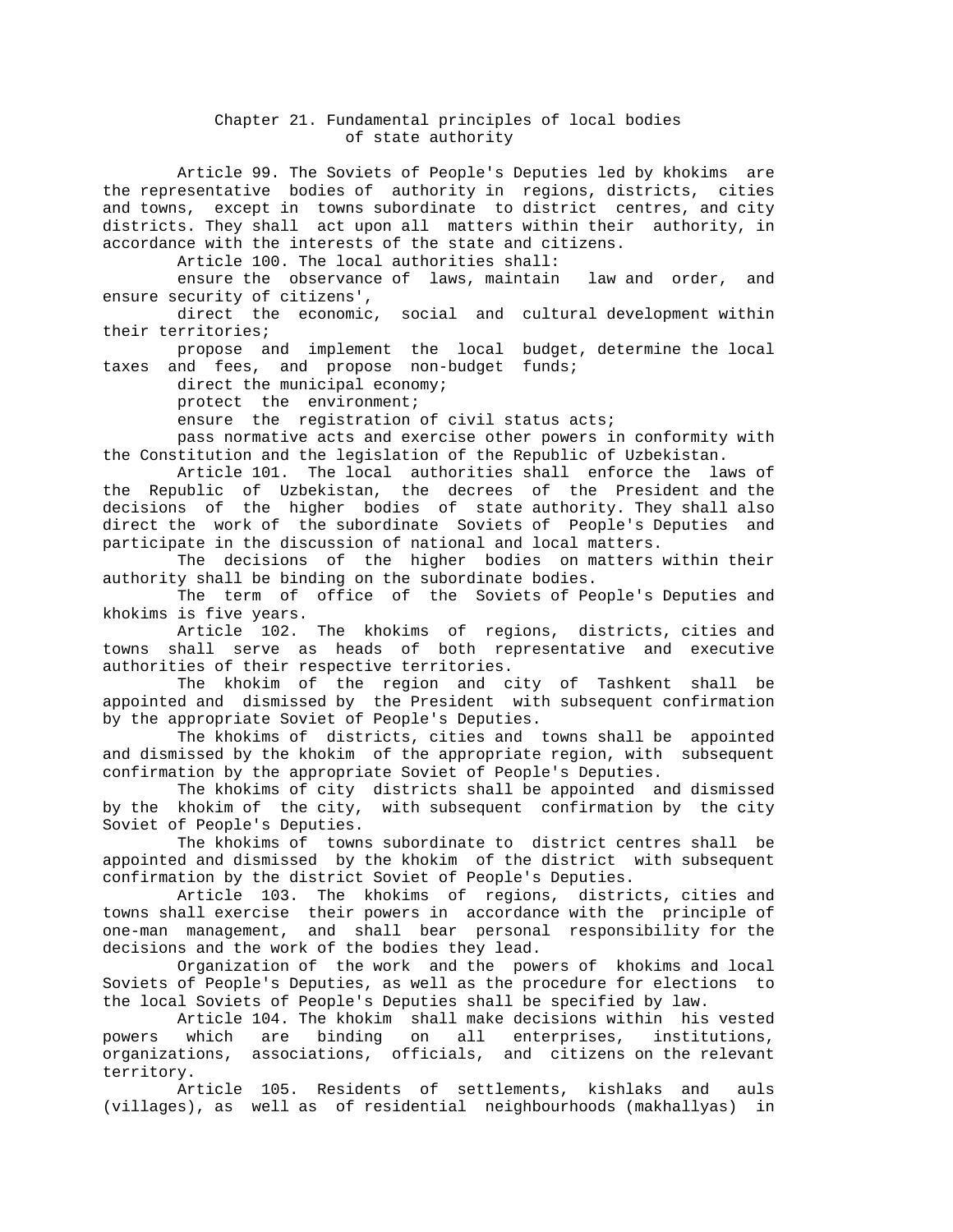cities, towns, settlements and villages shall decide all local matters at general meetings. These local self-governing bodies shall elect Chairman (aksakal) and his advisers for a term of 2.5 years.

 The procedure for elections, organization of the work and the powers of self-governing bodies shall be specified by law.

Chapter 22. Judicial authority in the Republic of Uzbekistan

 Article 106. The judicial authority in the Republic of Uzbekistan shall function independently from the legislative and executive branches, political parties and public organizations.

 Article 107. The judicial system in the Republic of Uzbekistan shall consist of the Constitutional Court of the Republic, the Supreme Court, the Higher Economic Court of the Republic of Uzbekistan, along with the Supreme Court, and the Arbitration Court of the Republic of Karakalpakstan. These courts shall be elected for a term of five years. The judicial branch also includes regional, district, town, city, Tashkent city courts and arbitration courts appointed for a term of five years.

 Organization and procedure for the operation of the courts shall be specified by law.

Formation of extraordinary court shall be inadmissible.

 Article 108. The Constitutional Court of the Republic of Uzbekistan shall hear cases relating to the Constitutionality of acts passed by the legislative and executive branches.

 The Constitutional Court shall be elected from political and legal scholars and shall consist of a Chairman, Vice-Chairman and judges including a representative of the Republic of Karakalpakstan.

 No member of the Constitutional Court, including the Chairman, shall have the right to simultaneously serve as a deputy. The Chairman and the members of the Constitutional Court may not belong to any political parties or movements, nor hold any other paid posts.

 The judges of the Constitutional Court shall have the right of immunity.

 The judges of the Constitutional Court shall be independent in their work and subject solely to the Constitution of the Republic of Uzbekistan.

 Article 109. The Constitutional Court of the Republic of Uzbekistan shall:

 1) judge the constitutionality of the laws of the Republic of Uzbekistan and other acts passed by the Oliy Majlis of the Republic of Uzbekistan, the decrees issue' by the President of the Republic of Uzbekistan, the enact ments of the government and the ordinances of loca authorities, as well as obligations of the Republic of Uzbekistan under inter-state treaties and other documents

 2) conform the constitutionality of the Constitutiol and laws of the Republic of Karakalpakstan to the Cons titution and laws of the Republic of Uzbekistan;

 3) interpret the Constitution and the laws of the Republic of Uzbekistan;

 4) hear other cases coming within its authority under the Constitution and the laws of the Republic of Uz bekistan.

 The judgements of the Constitutional Court shall take effect upon publication. They shall be final and shall no subject to appeal.

 The organization and procedure of the Constitutiona Court shall be specified by law.

Article 110. The Supreme Court of the Republic of Uzbekistan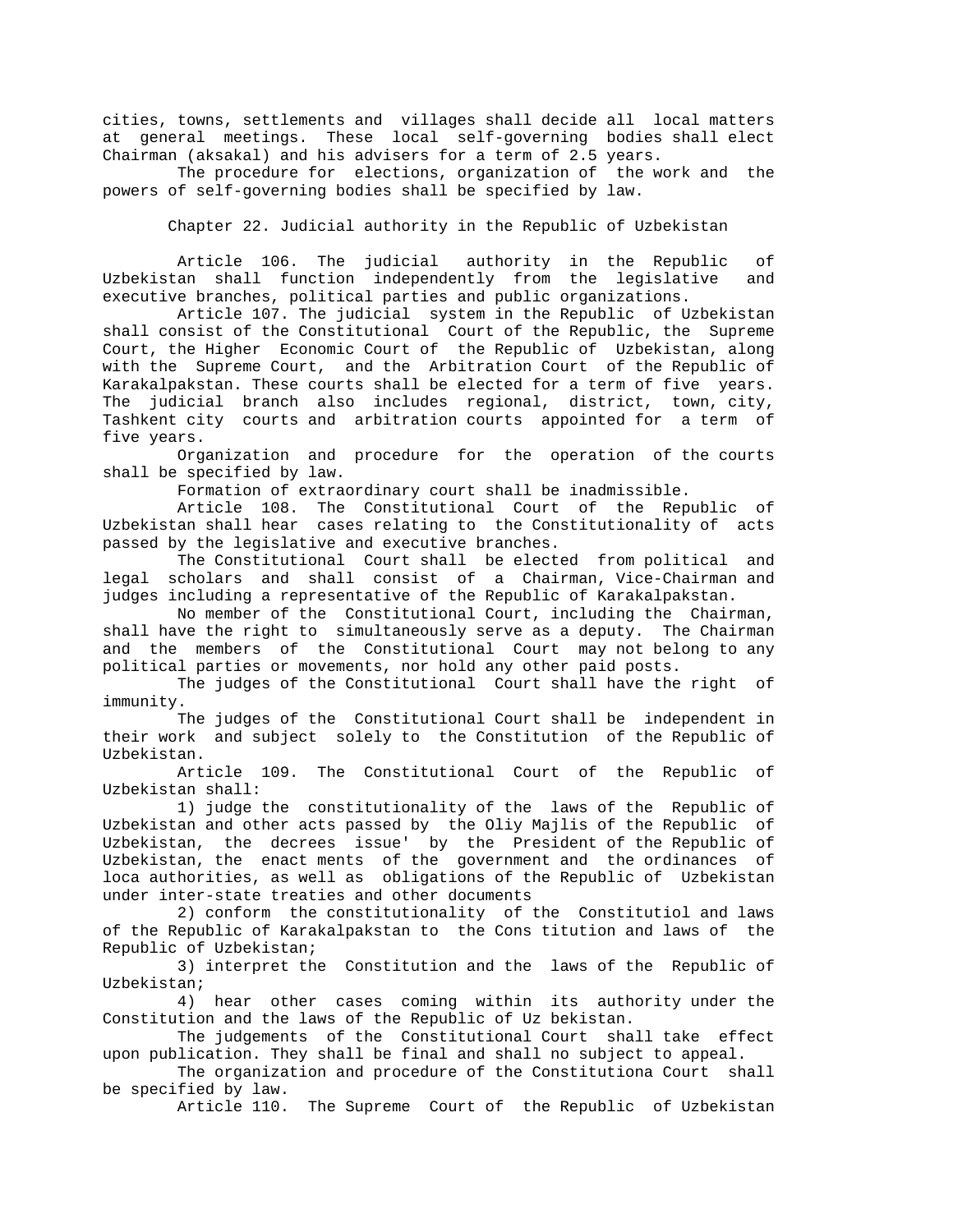shall be the highest judicial body of civil, criminal and administrative law.

 The rulings of the Supreme Court shall be final ambinding throughout the Republic of Uzbekistan.

 The Supreme Court of the Republic of Uzbekistan shall have the right to supervise the administration of justice by the Supreme Court of the Republic of Kara kalpakstan, as well as by regional, city, town and district courts.

 Article 111. Any economic and management disputes that may arise between entrepreneurs, enterprises, institutions and organizations based on different forms ol ownership, shall be settled by the Higher Arbitration Court and other arbitration courts within their authority.

 Article 112. Judges shall be independent and subject solely to the law. Any interference in the work of judges in administering the law shall be inadmissible and punishable by law.

The immunity of judges shall be guaranteed by law.

 The Chairmen and the members of the Supreme Court and the Higher Arbitration Court may not be deputies of the Oliy Majlis of the Republic of Uzbekistan.

 Judges, including district ones, may not belong to any political parties or movements, nor hold any other paid posts.

 Before the completion of his term of office, a judge may be removed from his post only on grounds specified by law.

 Article 113. Legal proceedings in all courts shall be open to the public. Hearings in camera shall be only allowed in cases prescribed by law.

 Article 114. All court verdicts shall be binding on state bodies, public associations, enterprises, institutions, organizations, officials and citizens.

 Article 115. All legal proceedings in the Republic of Uzbekistan shall be conducted in Uzbek, Karakalpak, or in the language spoken by the majority of the people in the locality. Any person participating in court proceedings who does not know the language in which they are being conducted, shall have the following right to be fully acquainted with the materials in the case, to have the services of an interpreter during the proceedings, and to address the court in his native language.

Article 116. Any defendant shall have the right to defence.

 The right to legal assistance shall be guaranteed at any stage of the investigation and judicial proceedings. Legal assistance to citizens, enterprises, institutions and organizations shall begiven by the College of Barristers. Organization and procedure of the College of Barristers shall be specified by law.

#### Chapter 23. Electoral system

 Article 117. All citizens of the Republic of Uzbekistan are guaranteed the equal right to vote. Every citizen shall have only one vote. Any citizen shall be eligible for election to public office.

 The President and representative bodies of authority in the Republic of Uzbekistan shall be elected on the basis of universal, equal and direct suffrage by secret ballot. All citizens of the Republic of Uzbekistan under the age of 18 shall be eligible to vote. Citizens who have been legally certified as insane, as well as persons in prison may neither vote nor be eligible for election. Any other direct or indirect infringement on the citizens' voting rights is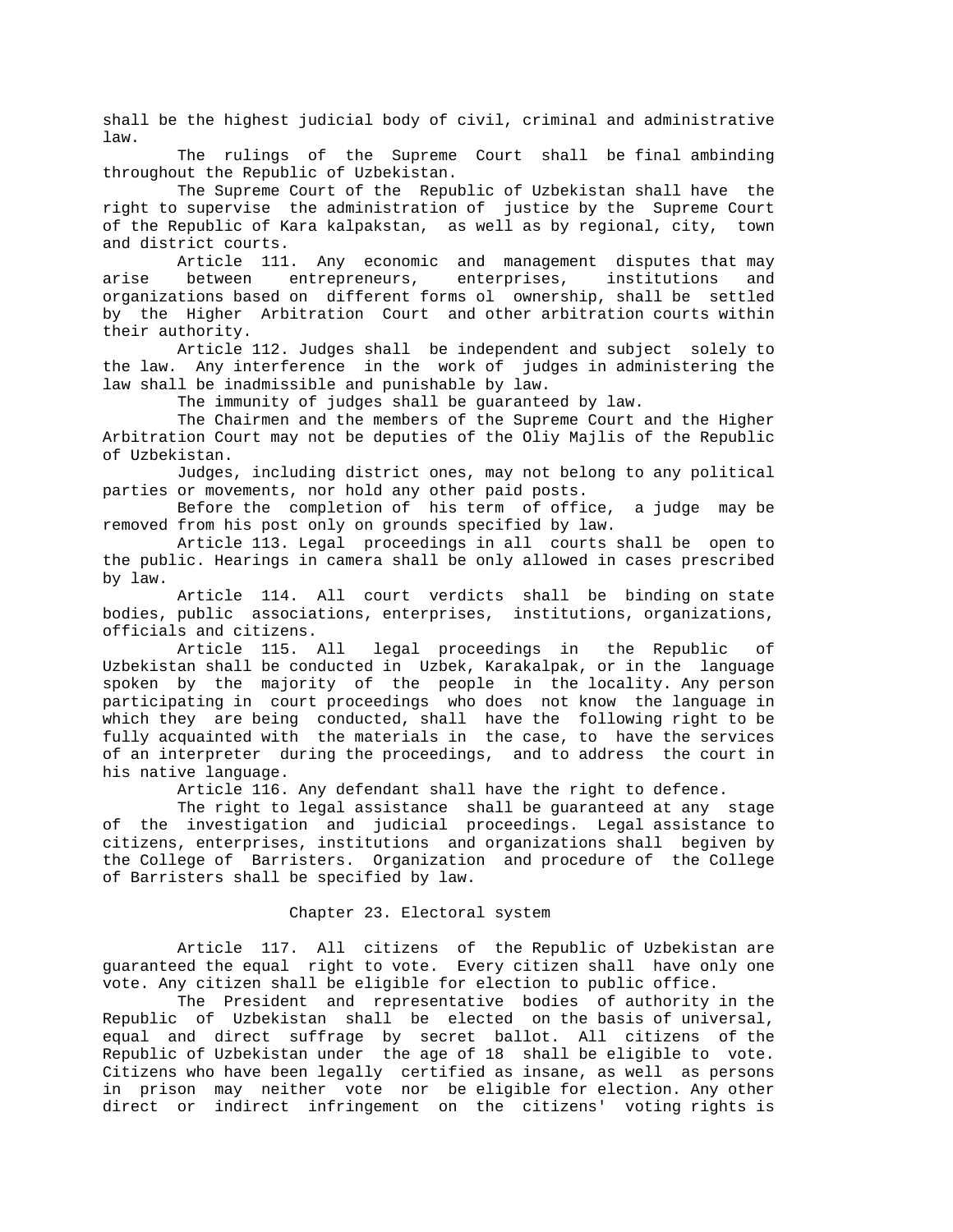inadmissible.

 A citizen of the Republic of Uzbekistan may not simultaneously be elected to more than two representative bodies.

The electoral procedure shall be specified by law.

#### Chapter 24. Procurator's office

 Article 118. The Procurator-General of the Republic of Uzbekistan and the procurator subordinate to him shall supervise the strict and uniform observance of the laws on the territory of the Republic of Uzbekistan.

 Article 119. The.Procurator-General of the Republic of Uzbekistan shall direct the centralized system of agencies of the procurator's office.

 The Procurator of the Republic of Karakalpakstan shall be appointed by the highest representative body of the Republic of Karakalpakstan and subject to confirmation by the Procurator-General of the Republic of Uzbekistan.

 The procurators of regions, districts, cities and towns shall be appointed by the Procurator-General of the Republic of Uzbekistan.

 The term of office shall be 5 years for the Procurator-General of the Republic of Uzbekistan, the Procurator of the Republic of Karakalpakstan and procurators of regions, districts, cities and towns.

 Article 120. The agencies of the Procurator's Office of the Republic of Uzbekistan shall exercise their powers independently of any state bodies, public associations and officials, and shall be subject solely to the law.

 While in office procurators shall suspend their membership in political parties and any other public associations pursuing political goals.

 Organization, powers and procedure for the agencies of the Procurator's Office shall be specified by law.

 Article 121. On the territory o! the Republic of Uzbekistan it is prohibited to set up and run any private, cooperative or other non-governmental agencies or their branches, independently conducting any operational work, investigations, inquiries or any other functions connected with combatting crime.

 The law-enforcement agencies may enlist the assistance of public associations and citizens to safeguard law and order, as well as the rights and freedoms of citizens.

#### Chapter 25. Finance and crediting

 Article 122. The Republic of Uzbekistan shall have independent financial, monetary and credit systems.

 The state budget of Uzbekistan shall consist of the national budget, the budget of the Republic of Karakalpakstan and local budgets.

 Article 123 The Republic of Uzbekistan shall have a single taxation system. The right to determine taxes shall belong to the Oliy Majlis of the Republic of Uzbekistan.

 Article 124. The banking system of the Republic of uzbekistan shall be directed by the Central Bank of the Republic.

## Chapter 26. Defence and security

Article 125. The Armed Forces of the Republic of Uzbekistan